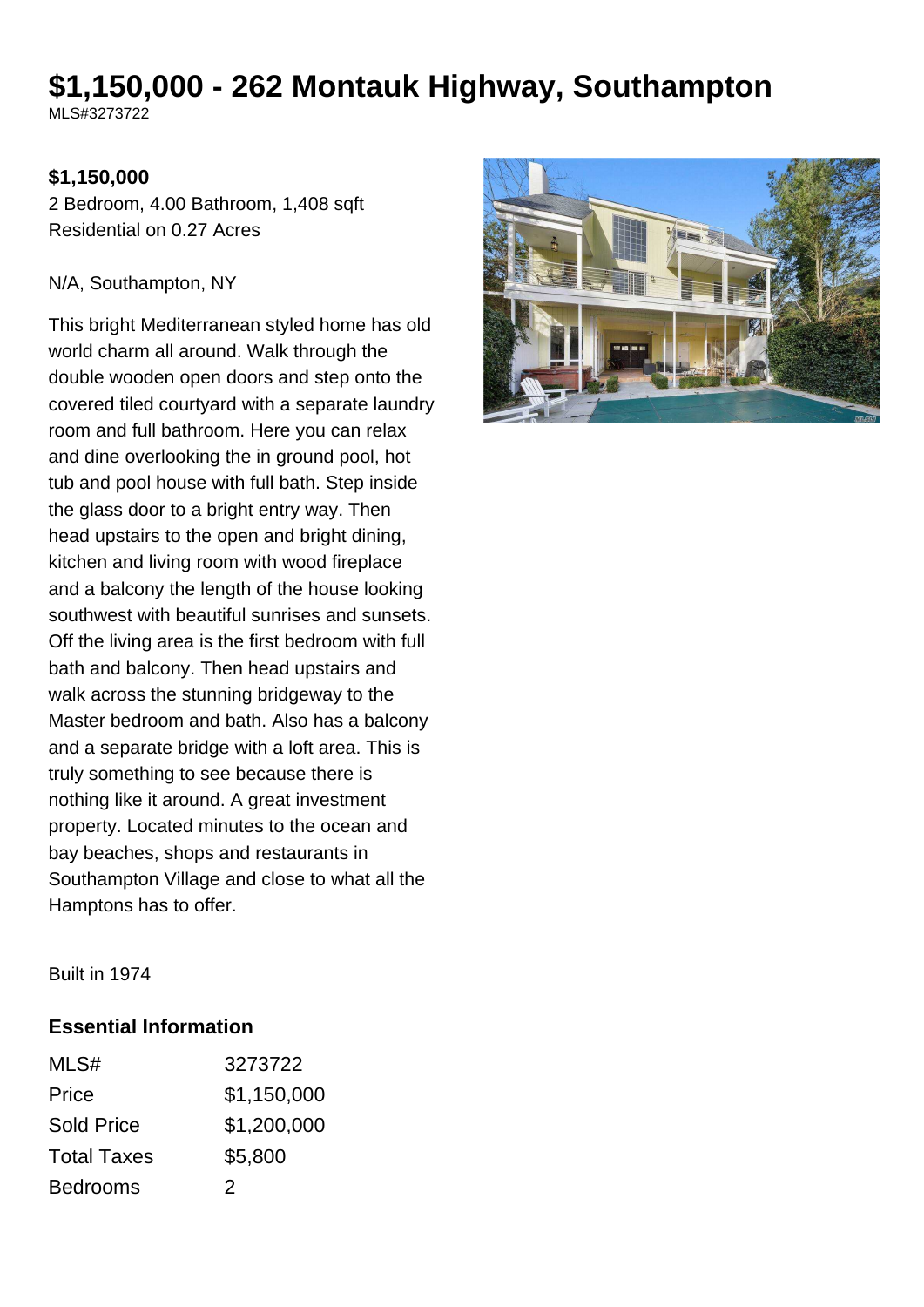| <b>Bathrooms</b>         | 4.00                           |  |
|--------------------------|--------------------------------|--|
| <b>Full Baths</b>        | 4                              |  |
| <b>Square Footage</b>    | 1,408                          |  |
| Lot Square Footage 1,761 |                                |  |
| Acres                    | 0.27                           |  |
| <b>Year Built</b>        | 1974                           |  |
| <b>Type</b>              | Residential                    |  |
| Sub-Type                 | <b>Single Family Residence</b> |  |
| <b>Style</b>             | Mediterranean                  |  |
| <b>Status</b>            | Closed                         |  |

# **Community Information**

| 262 Montauk Highway |
|---------------------|
| N/A                 |
| Southampton         |
| <b>Suffolk</b>      |
| NY                  |
| 11968               |
|                     |

# **Amenities**

| Features | <b>Near Public Transit</b> |
|----------|----------------------------|
| Parking  | Private, Driveway          |
| Garages  | Private, Driveway          |
| View     | Panoramic, Other, Water    |
| Has Pool | Yes                        |
| Pool     | Inground Pool              |

# **Interior**

| <b>Interior Features</b> | Cathedral Ceiling(s), Granite Counters, Home Office, Living Room /<br>Dining Room, Marble Bath, Master Bath, Pantry |  |
|--------------------------|---------------------------------------------------------------------------------------------------------------------|--|
| Appliances               | Cooktop, Dishwasher, Dryer, Microwave, Oven, Refrigerator, Washer                                                   |  |
| Heating                  | Natural Gas, Forced Air                                                                                             |  |
| Cooling                  | Central Air, Wall Unit(s)                                                                                           |  |
| Fireplace                | Yes                                                                                                                 |  |
| # of Fireplaces          | 1                                                                                                                   |  |
| <b>Fireplaces</b>        | <b>Wood Burning Stove</b>                                                                                           |  |
| <b>Basement</b>          | <b>None</b>                                                                                                         |  |

# **Exterior**